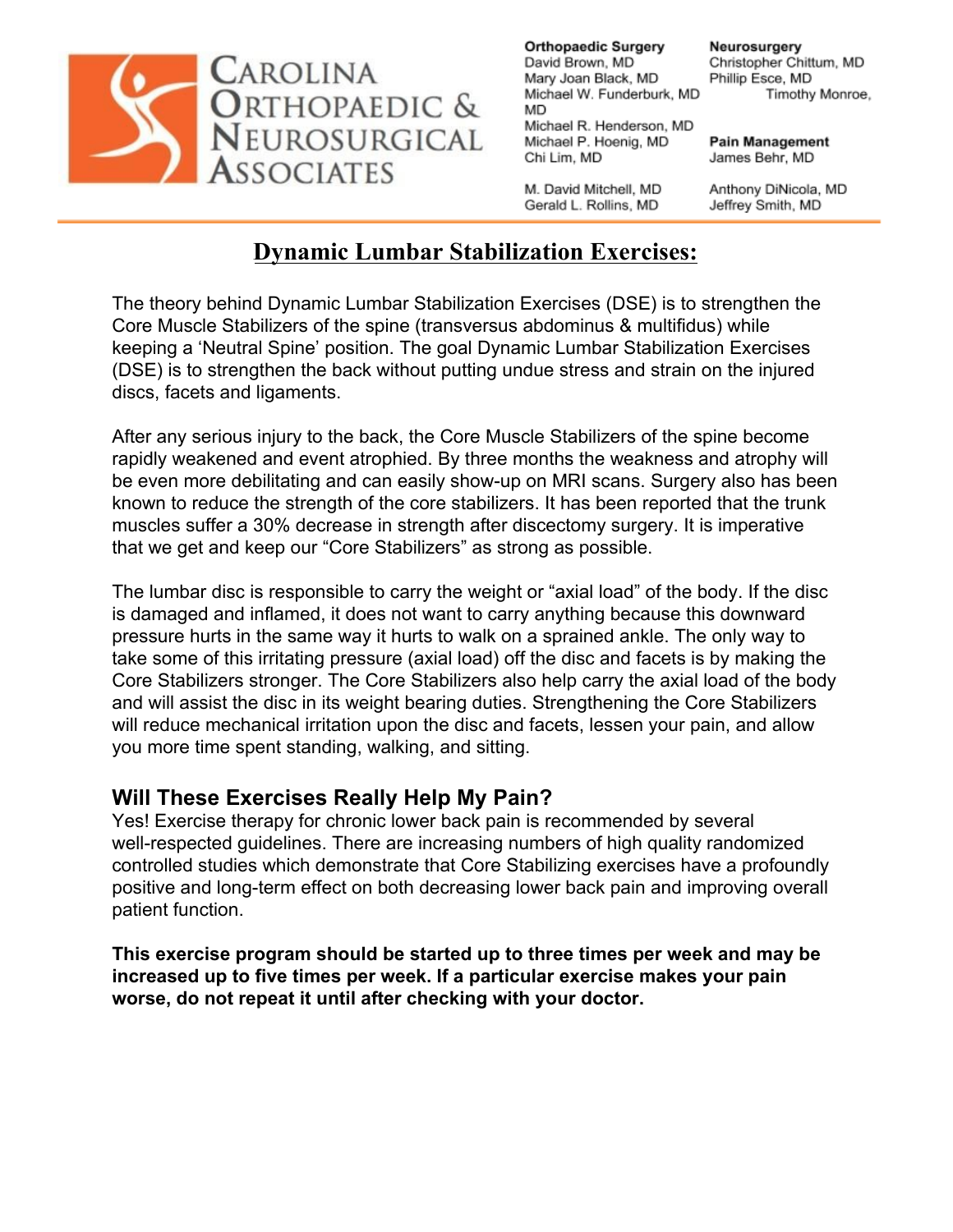

M. David Mitchell, MD Gerald L. Rollins, MD

Neurosurgery Christopher Chittum, MD Phillip Esce, MD Timothy Monroe,

**Pain Management** James Behr, MD

Anthony DiNicola, MD Jeffrey Smith, MD



ALWAYS START YOU WORK-OUT WITH THIS STRETCH. Simply get in the above position and GENTLY pull your knee to your chest and hold for a count of 20 to 30 seconds. Slowly lower the leg and repeat the other side. Do each leg 3 times. Do NOT force it or cause yourself any significant lower back pain. It's also easy to stretch the piriformis muscle in the 'up' position (grey leg). All you do is move your left heel toward the right knee (rotates the knee and hip) while you keep your knee in about the same place.



Assume the above position only put the grey arm straight over-head and the white arm down by your side. Now, tighten your tummy (and butt if you are not too sore) to lock your spine in place. Slowly lift the grey arm upward like a railroad crossing-gate; keep it moving until it rests on the ground next to your side. Simultaneously do the same thing with white arm (right) only in the opposite direction. Both arms are going in opposite directions. 1 to 3 sets of 5 to 20 repetitions with each arm is enough.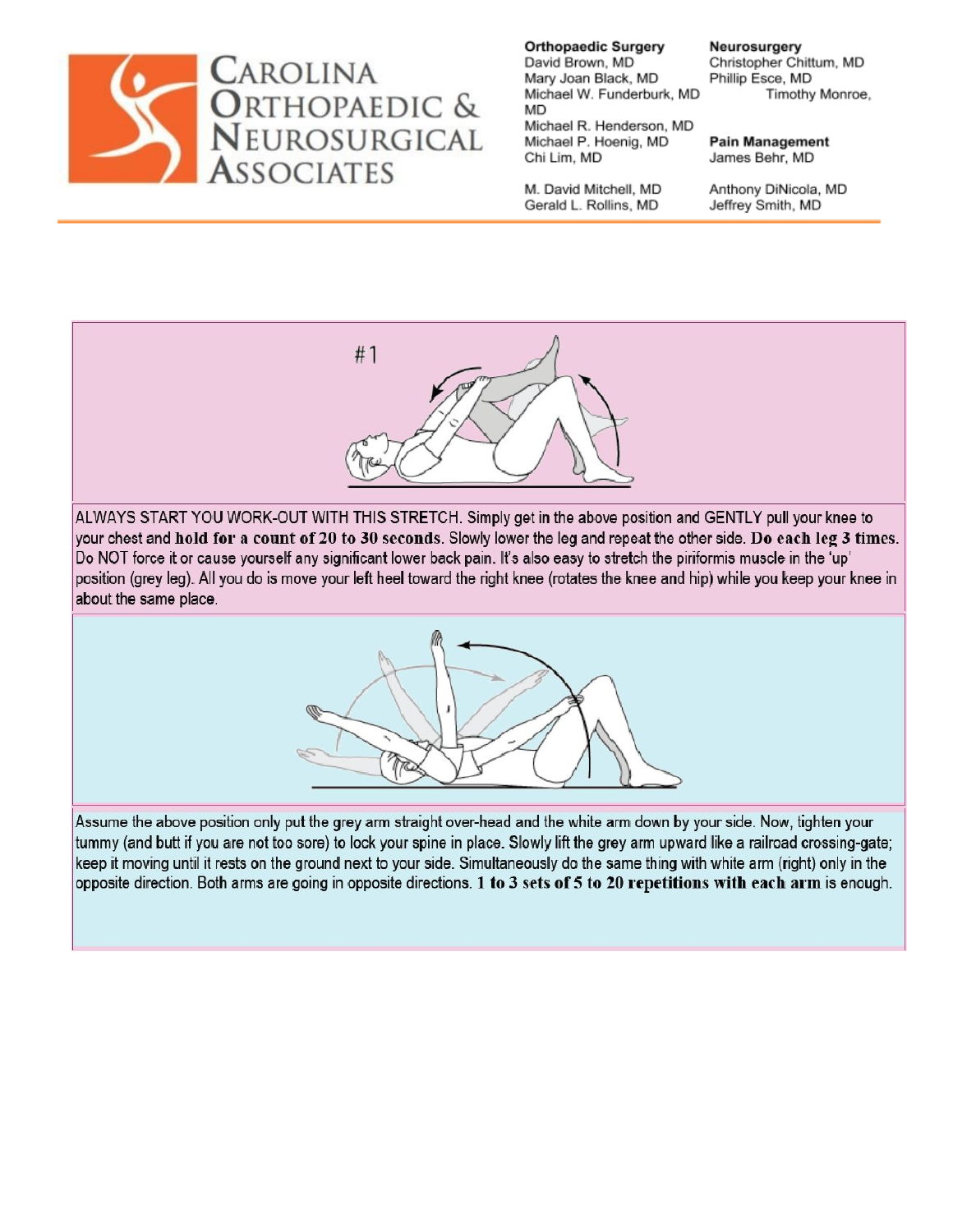

M. David Mitchell, MD Gerald L. Rollins, MD

Neurosurgery Christopher Chittum, MD Phillip Esce, MD Timothy Monroe,

**Pain Management** James Behr, MD

Anthony DiNicola, MD Jeffrey Smith, MD



For our final stomach exercise, lets combine the above two exercises, only we will NOT go all the way. Tighten the tummy and SLOWLY lift the left arm and right leg SIMULTANEOUSLY. Bring them to the mid-way point (12 O'clock), hold for 5 to 15 seconds, and return them to their original positions. Repeat other side. 1 to 3 sets of 5 to 20 repetitions with each leg is enough.



DO NOT DO THIS ONE IF YOU HAVE A BAD NECK! Take two or even three pillows and lie on top of them as shown above. The bottom of the pillow should not be below your navel. You can also use a little pad for your forehead. Slowly raise your left arm (keeping it straight) upward and HOLD it at the top for 5 to 20 seconds. Slowly lower and repeat with the other arm. Only raise your arm to a comfortable height. You don't have to go very high for this to be effective. 1 to 3 sets of 5 to 20 repetitions with each arm is enough.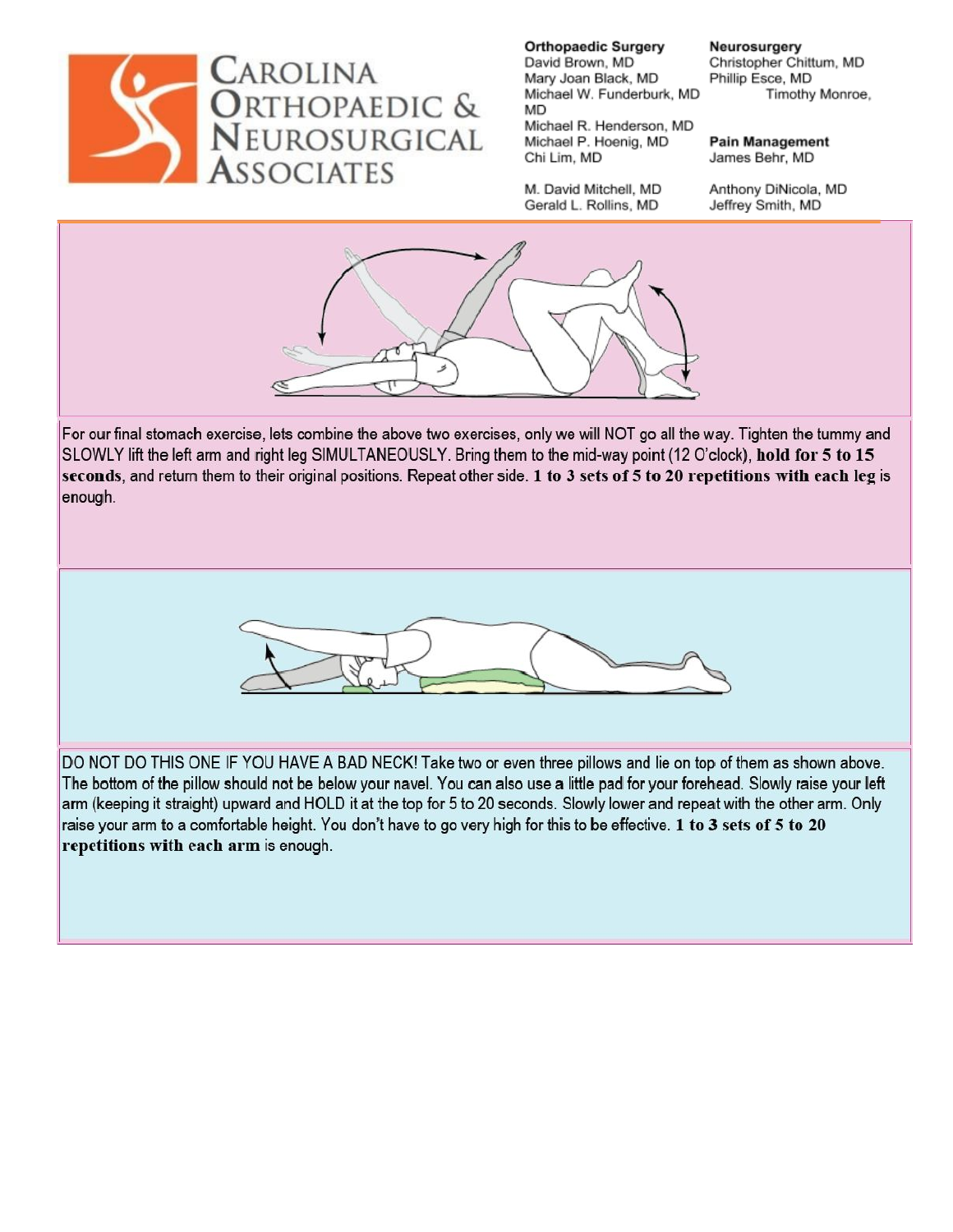

**Orthopaedic Surgery** David Brown, MD Mary Joan Black, MD Michael W. Funderburk, MD MD Michael R. Henderson, MD

Michael P. Hoenig, MD Chi Lim, MD

M. David Mitchell, MD Gerald L. Rollins, MD

Neurosurgery Christopher Chittum, MD Phillip Esce, MD Timothy Monroe,

**Pain Management** James Behr, MD

Anthony DiNicola, MD Jeffrey Smith, MD



While keeping your low back in the neutral position, simply sit for 5 to 20 minutes while watching TV. You may bounce gently, and slightly roll from side to side. Just 'play', but make sure you keep that neutral spine.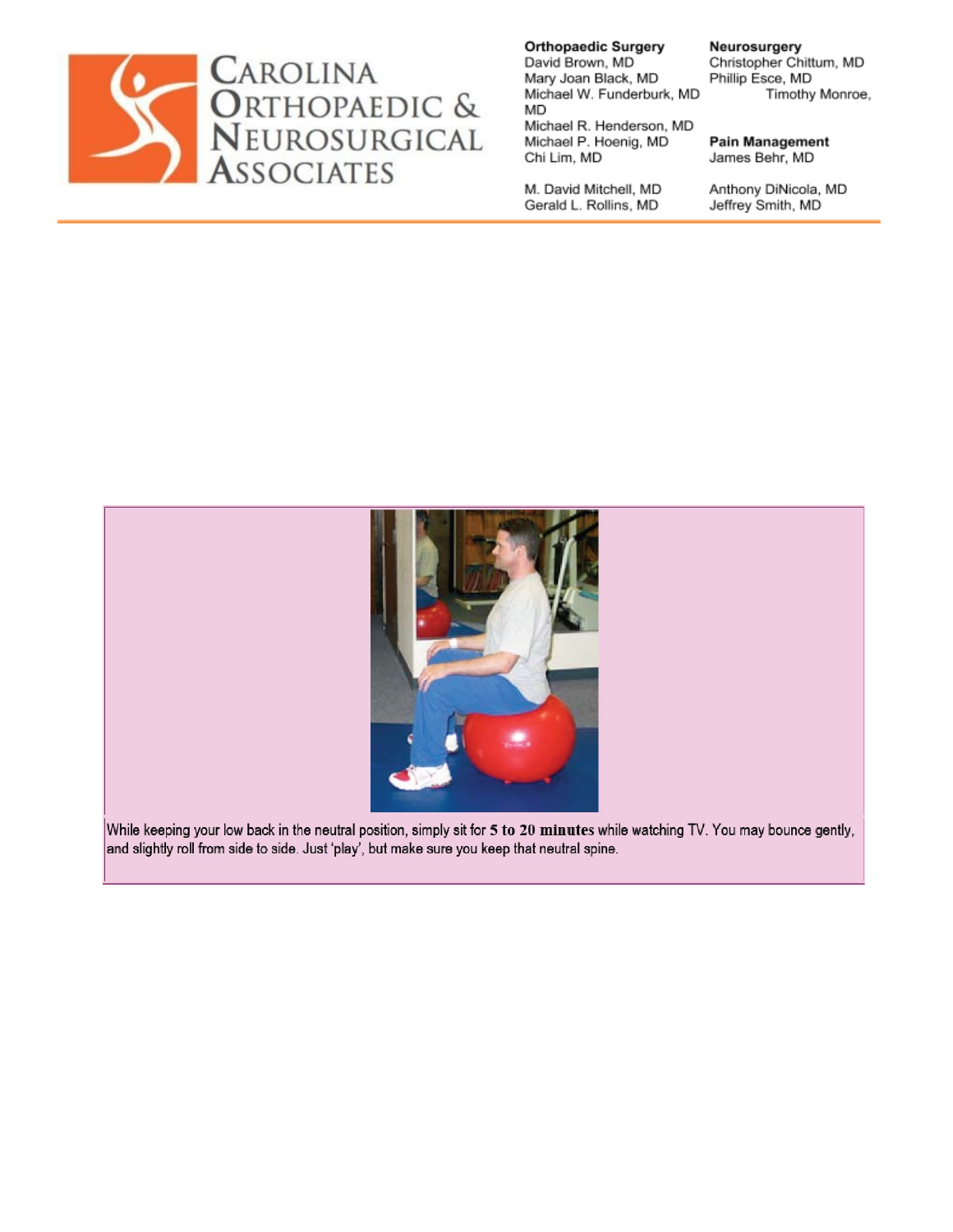

M. David Mitchell, MD Gerald L. Rollins, MD

Chi Lim, MD

Neurosurgery Christopher Chittum, MD Phillip Esce, MD Timothy Monroe,

**Pain Management** James Behr, MD

Anthony DiNicola, MD Jeffrey Smith, MD